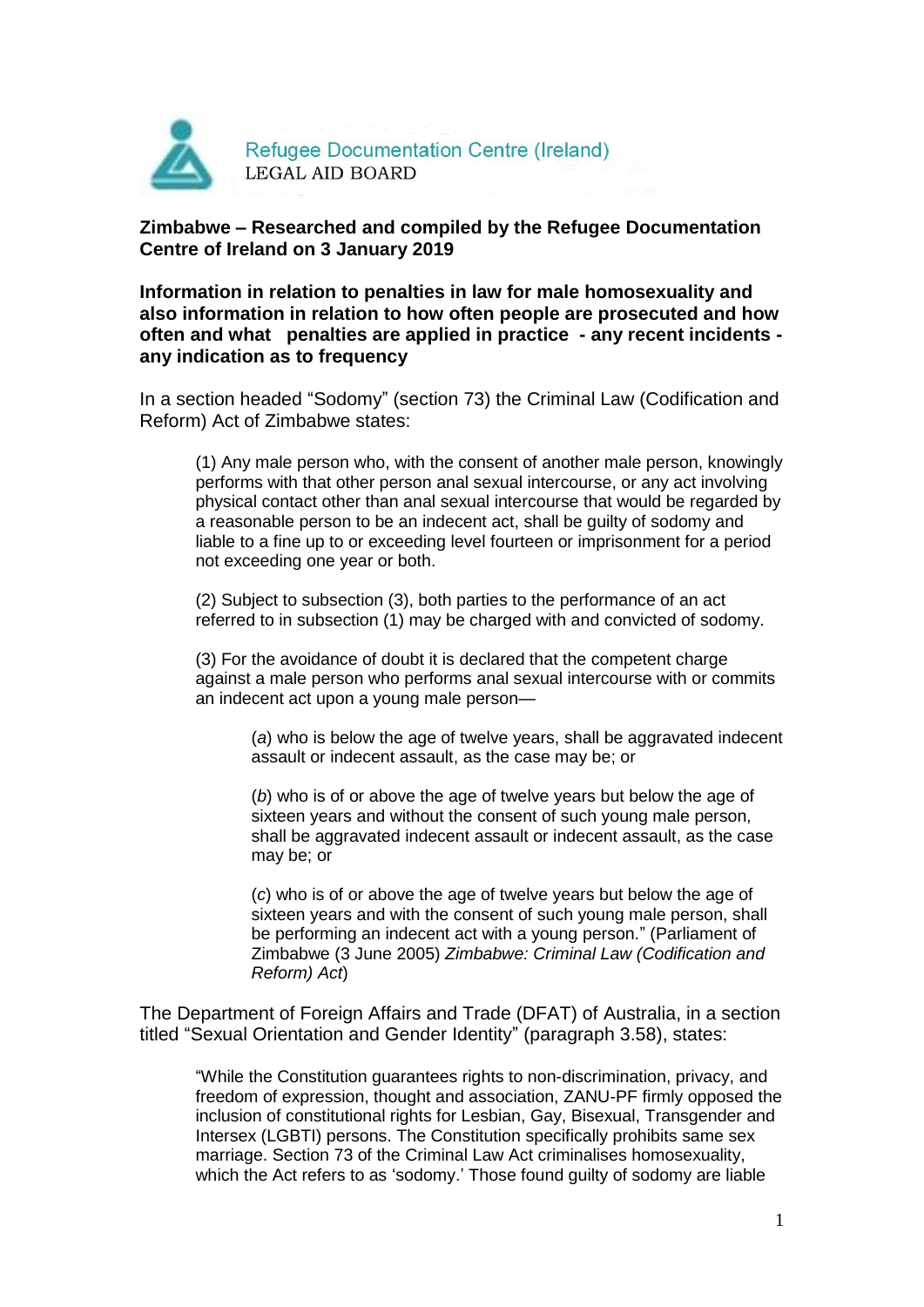to a fine, imprisonment for up to one year, or both." (Department of Foreign Affairs and Trade (DFAT) (11 April 2016) *DFAT Country Information Report: Zimbabwe*, p.14)

## In paragraph 3.59 this report states:

"In practice, prosecutions of consensual same-sex sexual conduct are rare. The authorities more commonly harass LGBTI persons using loitering, indecency and public order statutes, although violations are under-reported because of the stigma attached to the LGBTI community. In 2014, Gays and Lesbians Zimbabwe (GALZ) reported 41 cases of arbitrary arrest, violence, harassment, unfair dismissal and forcible displacement involving LGBTI persons. On 21 December 2014, armed men attacked 35 people at a party at which homosexuals were present in Harare. A civil servant who attended the party was subsequently dismissed from his job. In September 2015, the employee successfully challenged his dismissal, although he has not yet been reinstated to his previous role." (ibid, pp.14-15)

### A Voice of America news report states:

"Zimbabwe is one of the least accepting countries in the world for gay, lesbian and transgender people. A 2006 revision to the country's criminal code expands the penalty for sodomy to include acts that "would be regarded by a reasonable person as an indecent act." This could include two men holding hands, hugging or kissing and could carry an extended prison term." (Voice of America News (12 January 2017) *Gay Zimbabweans Fight Stigma, Harsh Laws*)

### This report also states:

"Gay rights advocates in Zimbabwe say the laws in the country present something of a Catch-22 for the LGBT community. While it is not technically illegal to be gay in Zimbabwe, it is illegal to act on it.

'There is no law that states that one cannot be gay. It only becomes a crime once you start committing homosexual acts in public,' said Mojalifa Mokwele, a gay rights activist in Zimbabwe. 'If you take a look at the constitution in Zimbabwe, it is not a crime to stand in the streets and publicly state that he or she is homosexual. It is not illegal to be gay in Zimbabwe. Being homosexual is only regarded criminal in Zimbabwe once you publicly commit homosexual acts.'" (ibid)

### A report from Reuters states:

"Zimbabwe's 2013 constitution prohibits same-sex marriage but is silent on gay relations. Laws criminalising homosexuality in Zimbabwe carry penalties of up to three years in jail, and police often arrest gays, then set them free without bringing charges." (Reuters (4 September 2017) *Worse than dogs and pigs: life as a gay man in Zimbabwe*)

A report from Amnesty International, in a paragraph headed "Sexual and reproductive rights denied" states: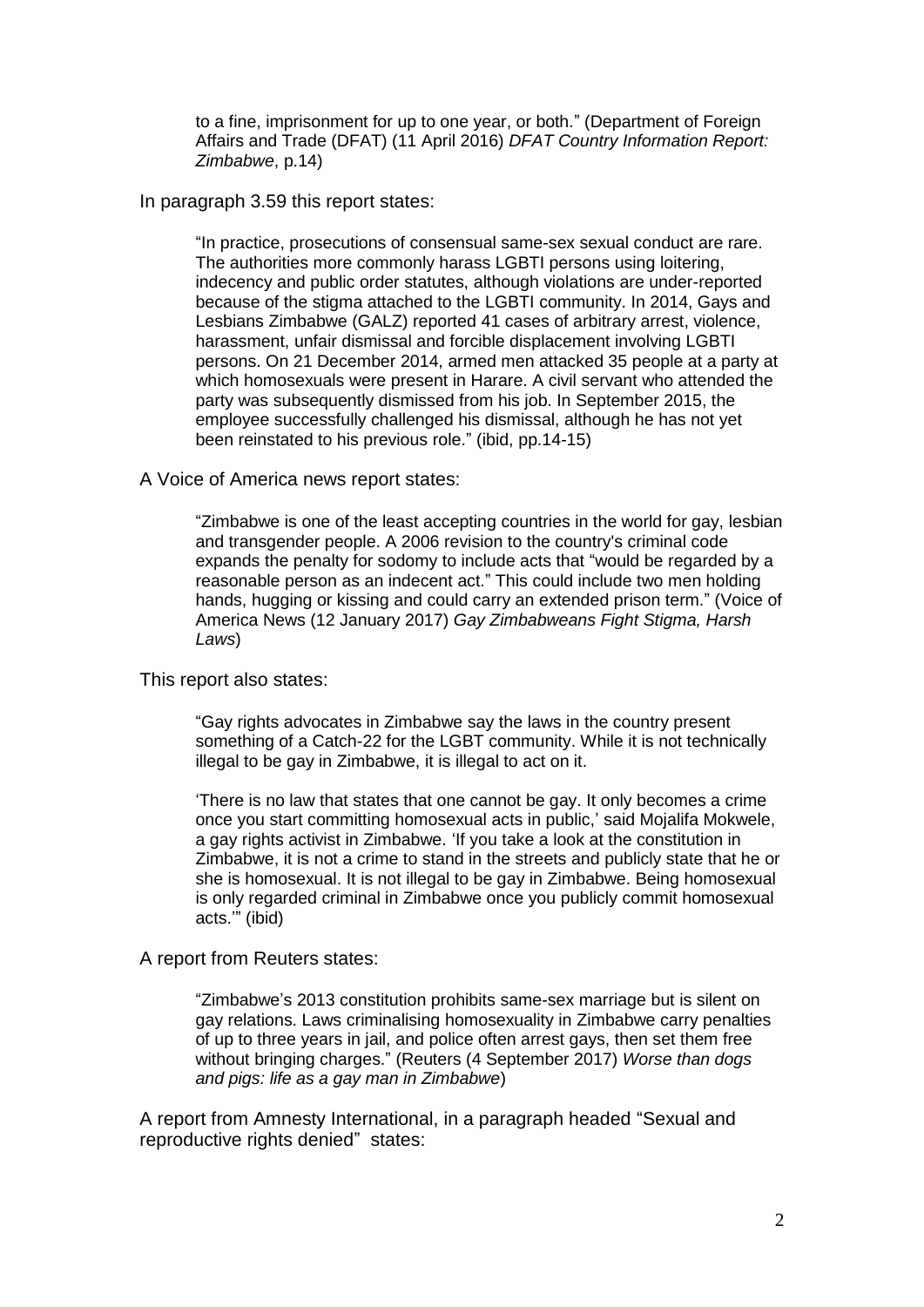"Mugabe's uncompromising opposition to LGBTI rights saw security forces carry out numerous raids and arrests targeting LGBTI activists, though none were convicted." (Amnesty International (4 December 2017) *Zimbabwe: Robert Mugabe's legacy*)

The 2018 Bertelsmann Stiftung Transformation Index country report for Zimbabwe states:

"There is no de jure discrimination against certain social, ethnic, sexual or religious groups. However, same-sex marriages are illegal, and the president publicly talks disdainfully about homosexuality. It is widely known that the police persecute homosexuals, while access to legal representation, education and health care for homosexuals is limited." (Bertelsmann Stiftung Transformation Index( January 2018) *BTI 2018 Country Report – Zimbabwe*, p.30)

The 2018 Human Rights Watch report for Zimbabwe, in a paragraph headed "Women's and Girls' Rights, Sexual Orientation, and Gender Identity", states:

"Section 73 of the Criminal Law Act punishes consensual same-sex conduct between men with up to one year in prison or a fine or both." (Human Rights Watch (18 January 2018) *World Report 2018 – Zimbabwe*)

The 2018 Freedom House report for Zimbabwe, in response to the question "Do laws, policies, and practices guarantee equal treatment of various segments of the population? ", states:

"While discrimination on the basis of a broad range of characteristics is prohibited under the 2013 constitution, discrimination on the basis of sexual orientation or gender identity is not expressly prohibited. Sex between men is a criminal offense and can be punished with a fine and up to a year in prison." (Freedom House (15 March 2018) *Freedom in the World 2018 – Zimbabwe*)

The 2017 US Department of State country report for Zimbabwe, in a section titled "Acts of Violence, Discrimination, and Other Abuses Based on Sexual Orientation and Gender Identity", states:

"The constitution does not prohibit discrimination based on sexual orientation and gender identity. According to the criminal code, "any act involving physical contact between men that would be regarded by a reasonable person to be an indecent act" carries a penalty if convicted of up to one year in prison or a fine up to \$5,000. Despite that, there were no known cases of prosecutions of consensual same-sex sexual activity. Common law prevents gay men and, to a lesser extent, lesbians from fully expressing their sexual orientation. In some cases it criminalizes the display of affection between men." (US Department of State (20 April 2018) *2017 Country Reports on Human Rights Practices – Zimbabwe*, p.42)

This response was prepared after researching publicly accessible information currently available to the Research and Information Unit within time constraints. This response is not and does not purport to be conclusive as to the merit of any particular claim to refugee status or asylum. Please read in full all documents referred to.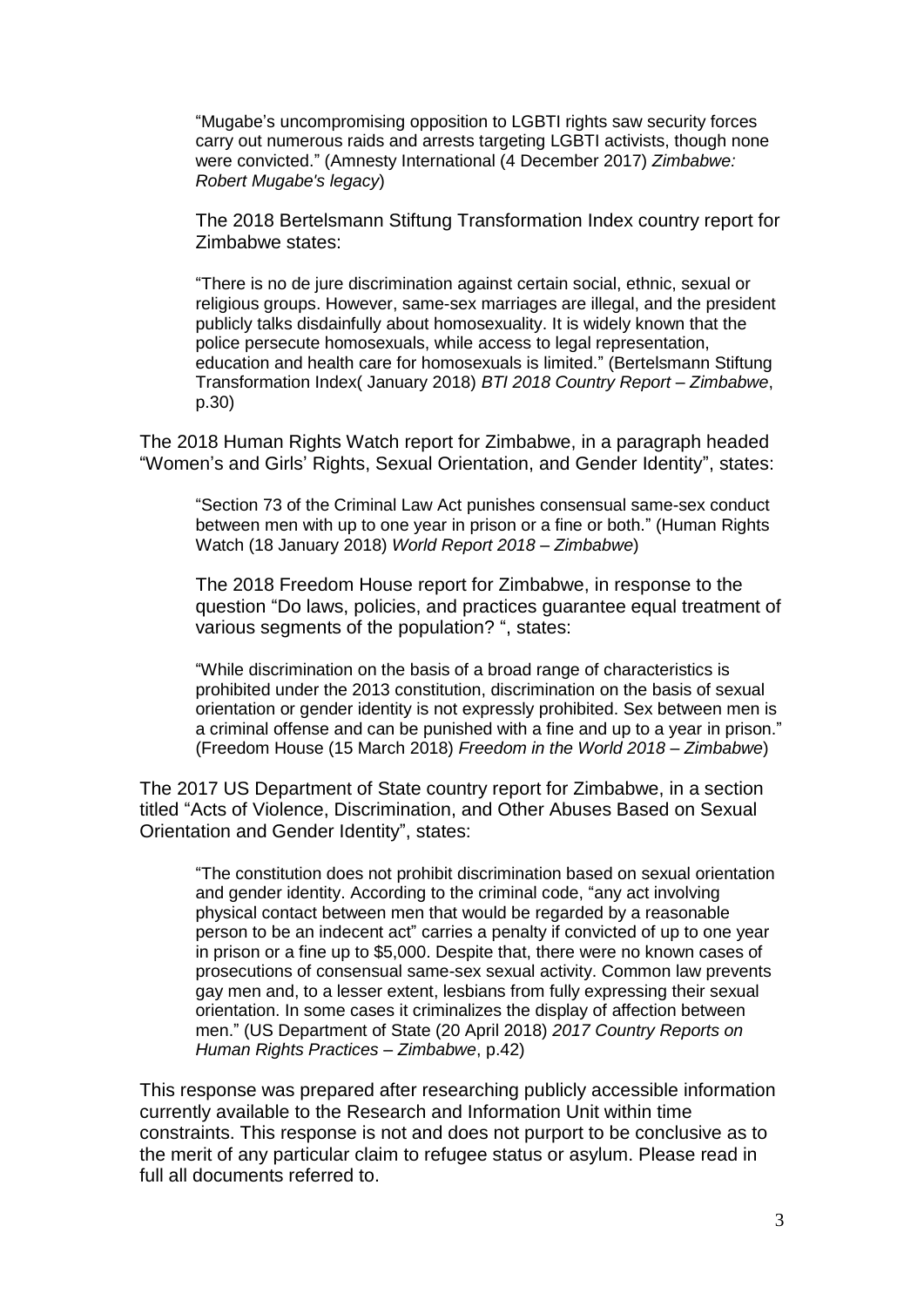# **References:**

Amnesty International (4 December 2017) *Zimbabwe: Robert Mugabe's legacy* [https://www.amnesty.org/en/latest/news/2017/12/zimbabwe-robert-mugabe](https://www.amnesty.org/en/latest/news/2017/12/zimbabwe-robert-mugabe-legacy/)[legacy/](https://www.amnesty.org/en/latest/news/2017/12/zimbabwe-robert-mugabe-legacy/) (Accessed 3 January 2019)

Bertelsmann Stiftung Transformation Index( January 2018) *BTI 2018 Country Report – Zimbabwe* [https://www.bti](https://www.bti-project.org/fileadmin/files/BTI/Downloads/Reports/2018/pdf/BTI_2018_Zimbabwe.pdf)[project.org/fileadmin/files/BTI/Downloads/Reports/2018/pdf/BTI\\_2018\\_Zimbab](https://www.bti-project.org/fileadmin/files/BTI/Downloads/Reports/2018/pdf/BTI_2018_Zimbabwe.pdf) [we.pdf](https://www.bti-project.org/fileadmin/files/BTI/Downloads/Reports/2018/pdf/BTI_2018_Zimbabwe.pdf) (Accessed 3 January 2019)

Department of Foreign Affairs and Trade (DFAT) (11 April 2016) *DFAT Country Information Report: Zimbabwe* [https://dfat.gov.au/about-us/publications/Documents/country-information](https://dfat.gov.au/about-us/publications/Documents/country-information-report-zimbabwe.pdf)[report-zimbabwe.pdf](https://dfat.gov.au/about-us/publications/Documents/country-information-report-zimbabwe.pdf) (Accessed 3 January 2019)

Freedom House (15 March 2018) *Freedom in the World 2018 – Zimbabwe* <https://www.refworld.org/docid/5ab8bd1726.html> (Accessed 3 January 2019)

Human Rights Watch (18 January 2018) *World Report 2018 – Zimbabwe* <https://www.hrw.org/world-report/2018/country-chapters/zimbabwe>

Parliament of Zimbabwe (3 June 2005) *Zimbabwe: Criminal Law (Codification and Reform) Act* <https://www.refworld.org/docid/4c45b64c2.html> (Accessed 3 January 2019)

Reuters (4 September 2017) *Worse than dogs and pigs: life as a gay man in Zimbabwe*

[https://www.reuters.com/article/us-zimbabwe-rights-lgbt/worse-than-dogs](https://www.reuters.com/article/us-zimbabwe-rights-lgbt/worse-than-dogs-and-pigs-life-as-a-gay-man-in-zimbabwe-idUSKCN1BF03Z)[and-pigs-life-as-a-gay-man-in-zimbabwe-idUSKCN1BF03Z](https://www.reuters.com/article/us-zimbabwe-rights-lgbt/worse-than-dogs-and-pigs-life-as-a-gay-man-in-zimbabwe-idUSKCN1BF03Z) (Accessed 3 January 2019)

US Department of State (20 April 2018) *2017 Country Reports on Human Rights Practices – Zimbabwe* <https://www.state.gov/documents/organization/277307.pdf> (Accessed 3 January 2019)

Voice of America News (12 January 2017) *Gay Zimbabweans Fight Stigma, Harsh Laws* <https://www.voanews.com/a/zimbabwe-gay-rights-lgbt/3673999.html> (Accessed 3 January 2019)